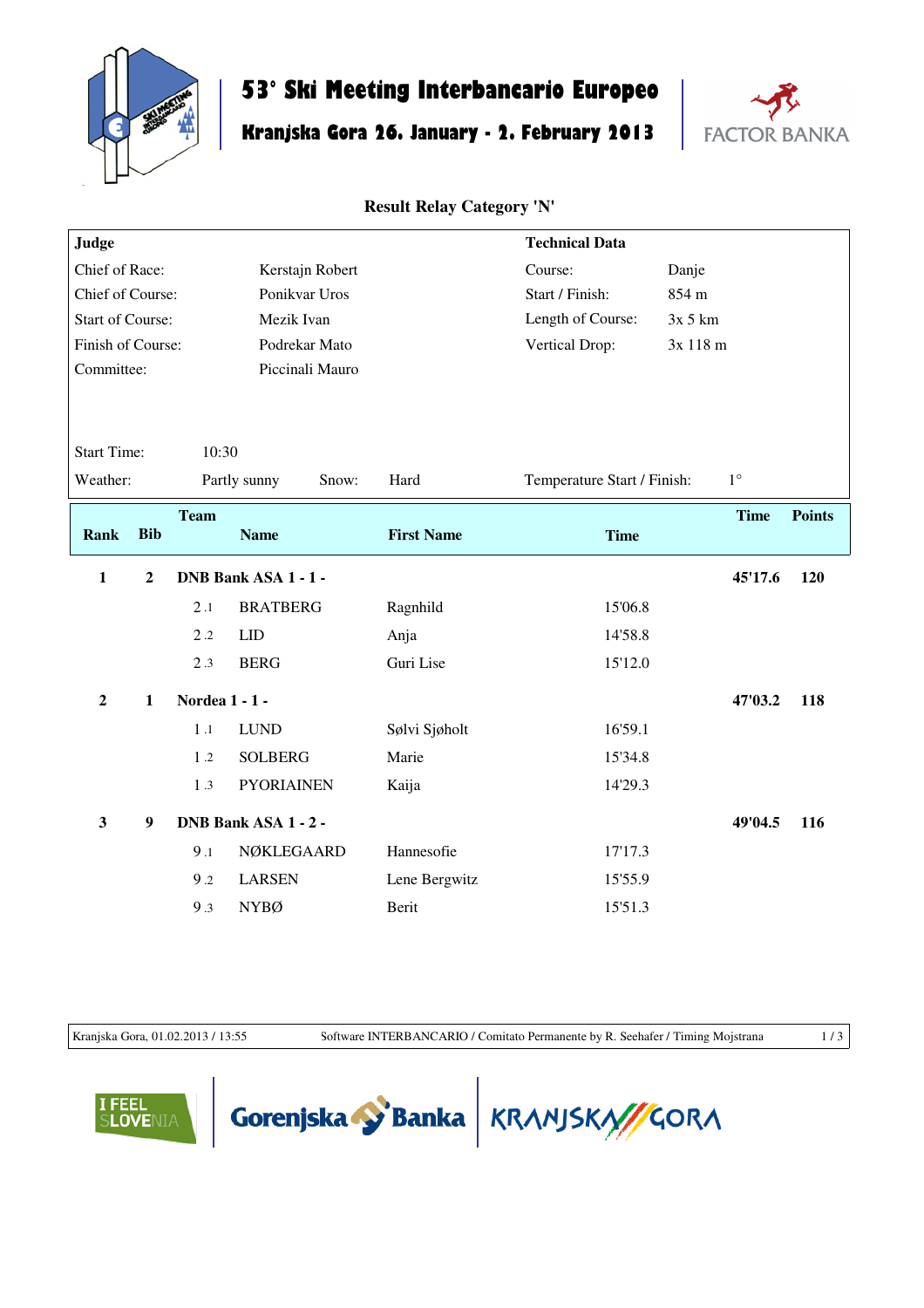## **Result Relay Category 'N'**

|                        |                         | <b>Team</b>    |                                     |                   |             | <b>Time</b> | <b>Points</b> |
|------------------------|-------------------------|----------------|-------------------------------------|-------------------|-------------|-------------|---------------|
| <b>Rank</b>            | <b>Bib</b>              |                | <b>Name</b>                         | <b>First Name</b> | <b>Time</b> |             |               |
| 4                      | 10                      | Nordea 1 - 2 - |                                     |                   |             | 50'55.1     | 114           |
|                        |                         | 10.1           | <b>NORDSTRÖM</b>                    | Charlotte         | 17'42.1     |             |               |
|                        |                         | $10.2$         | <b>POTILA</b>                       | Tarja             | 15'55.4     |             |               |
|                        |                         | 10.3           | <b>ASKELAND</b>                     | Anne Sofie        | 17'17.6     |             |               |
| 5                      | $\overline{\mathbf{4}}$ |                | UniCredit 1 - 1 -                   |                   |             | 52'35.6     | 112           |
|                        |                         | 4.1            | <b>GABRIELLI</b>                    | Ornella           | 19'33.8     |             |               |
|                        |                         | 4.2            | <b>ECCHER</b>                       | Monica            | 17'32.3     |             |               |
|                        |                         | 4.3            | <b>BOZZETTA</b>                     | Cristina          | 15'29.5     |             |               |
| 6                      | 6                       |                | HypoVereinsbank/UniCredit Bank AG 1 |                   |             | 55'40.5     | 110           |
|                        |                         | 6.1            | <b>HOEHNEL</b>                      | Katrin            | 16'26.9     |             |               |
|                        |                         | 6.2            | <b>RAICH</b>                        | Victoria          | 18'37.8     |             |               |
|                        |                         | 6.3            | <b>WINKLER</b>                      | Christa           | 20'35.8     |             |               |
| $\tau$                 | $\,8\,$                 |                | Abanka Ljubljana D. D. - 1 -        |                   |             | 1'01'25.7   | 108           |
|                        |                         | $8\,.1$        | <b>BRAČUN</b>                       | Simona            | 22'46.2     |             |               |
|                        |                         | 8.2            | <b>MAZNIK</b>                       | Tadeja            | 18'43.7     |             |               |
|                        |                         | 8.3            | <b>GEČEK</b>                        | Natalija          | 19'55.8     |             |               |
| $\,8\,$                | 7                       |                | Nova Ljubljanska Banka - Ljubljana  |                   |             | 1'02'16.8   | 106           |
|                        |                         | 7.1            | <b>JERAS ANDREJC</b>                | Cvetka            | 22'32.2     |             |               |
|                        |                         | 7.2            | <b>PODJED</b>                       | Bojana            | 20'03.2     |             |               |
|                        |                         | 7.3            | ZAJC                                | Mojca             | 19'41.4     |             |               |
| 9                      | 11                      |                | UniCredit 1 - 2 -                   |                   |             | 1'05'30.8   | 104           |
|                        |                         | 11.1           | <b>RUSOVA</b>                       | Alena             | 22'20.1     |             |               |
|                        |                         | $11.2\,$       | <b>BRUNA</b>                        | Carla             | 23'04.8     |             |               |
|                        |                         | 11.3           | <b>KUSAR</b>                        | Tina              | 20'05.9     |             |               |
| 10                     | 12                      |                | Abanka Ljubljana D. D. - 2 -        |                   |             | 1'05'41.3   | 102           |
|                        |                         | 12.1           | <b>JEKOVEC</b>                      | Dunja             | 26'02.9     |             |               |
|                        |                         | 12.2           | MUNIH KACAFURA Damjana              |                   | 19'39.1     |             |               |
|                        |                         | 12.3           | CAFUN KLOPČIČ                       | Mojca             | 19'59.3     |             |               |
| <b>Started Relays:</b> |                         |                | 10                                  |                   |             |             |               |

| Noncompetitive |  |                             |                 |       |         |  |  |  |
|----------------|--|-----------------------------|-----------------|-------|---------|--|--|--|
| 3              |  | Pohjola Bank Plc<br>51'01.9 |                 |       |         |  |  |  |
|                |  | 3.1                         | <b>MAAVIRTA</b> | Taina | 17'50.7 |  |  |  |
|                |  | 3.2                         | <b>PIESKAE</b>  | Seija | 16'09.6 |  |  |  |
|                |  | 3.3                         | <b>SÆTHER</b>   | Bente | 17'01.6 |  |  |  |